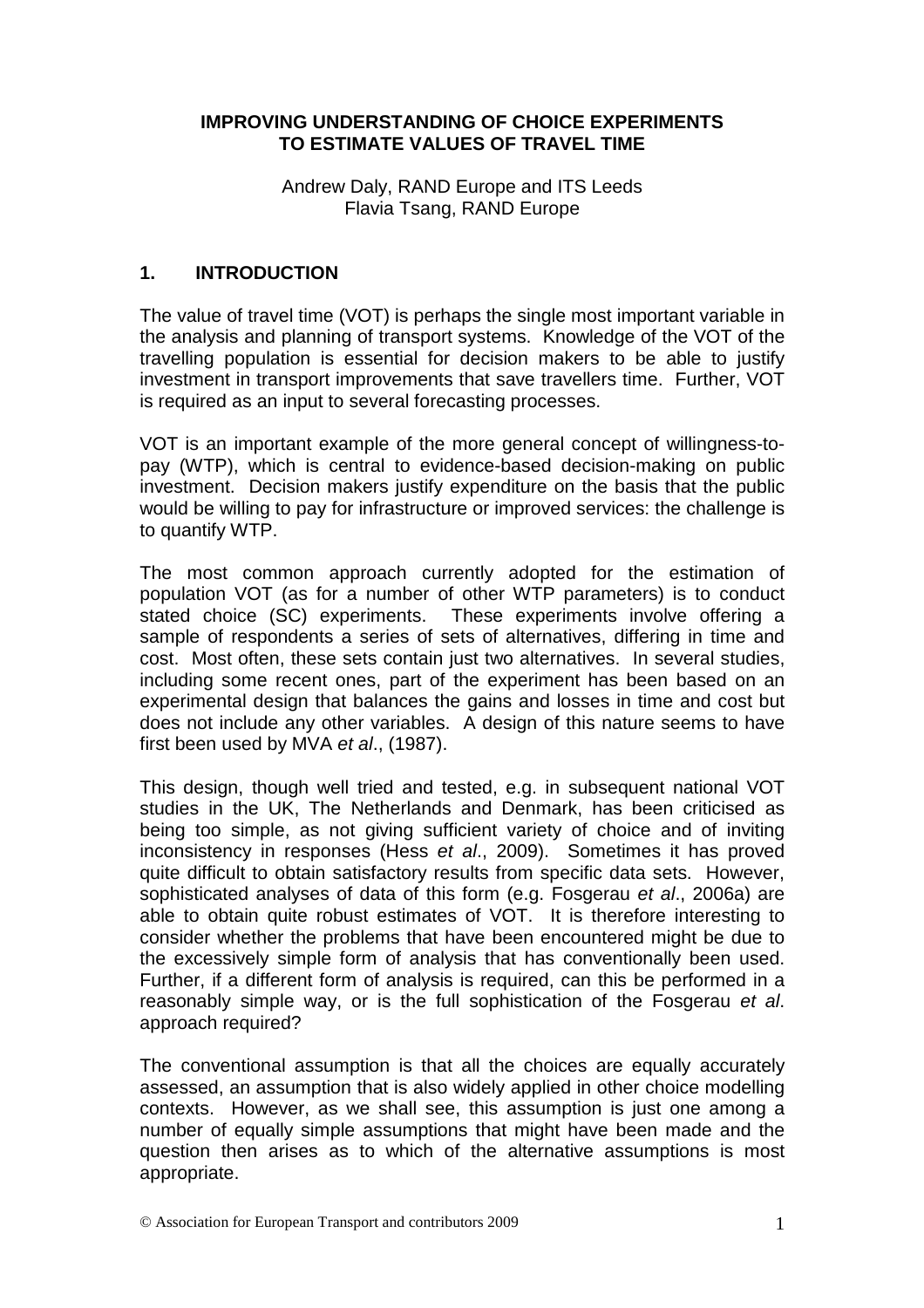The paper therefore addresses these issues by presenting a range of possible simple assumptions that might be made, discussing what their theoretical foundations might be and assessing their success on two data sets that have been used in important VOT studies. Conclusions are then drawn for future practice, taking particular account of the constraints under which practical studies have to be conducted in a commercial environment, where budget, time and even expertise are often lacking.

The following section of the paper discusses the ways in which simple assumptions can be made that lead to different analyses of stated choice VOT data. Section 3 presents briefly the data sets that are used for analysis and Section 4 gives the modelling results. Section 5 summarises the findings, both theoretical and empirical.

# **2. FORMULATION OF MODELS FOR ANALYSIS**

#### **2.1 Random utility models**

For the discussion in this paper, we shall assume that travellers make choices, whether in their actual behaviour or in response to SC interviews, to maximise utility. This approach can be seen as the simplest available, in the sense that the attractiveness of each alternative is summarised as a single measure and the assumption is made that choice is based on that measure alone. While this characterisation of behaviour is known to have limitations, other approaches usually require a more complicated description of choice behaviour. It is important, however, to recognise that however good the data collected, the behaviour of different individuals (and even perhaps of the same individual) will vary because of variables affecting choice that are unknown to the analyst (and perhaps to the individual).

To allow for unmeasured variation between individuals or between successive responses by the same individual we formulate a random utility model, which gives the probability  $p_j$  of choosing a single alternative  $j$  from the  $J$ available to him or her:

$$
p_{j} = \Pr\{U_{j} \ge U_{k}, k = 1..J\}
$$
 (1)

where *U* gives the utility of the alternatives. This is the standard formulation of random utility model that has been used in so many studies. Providing the distribution of *U* is continuous, the probability of equality of utilities is zero and can be neglected.

For quantitative analysis, the only reasonable procedure seems to be to make an approximation *V* to the utility, based on measured variables, so that, taking account of the fact that utility is an ordinal rather than a cardinal concept, i.e.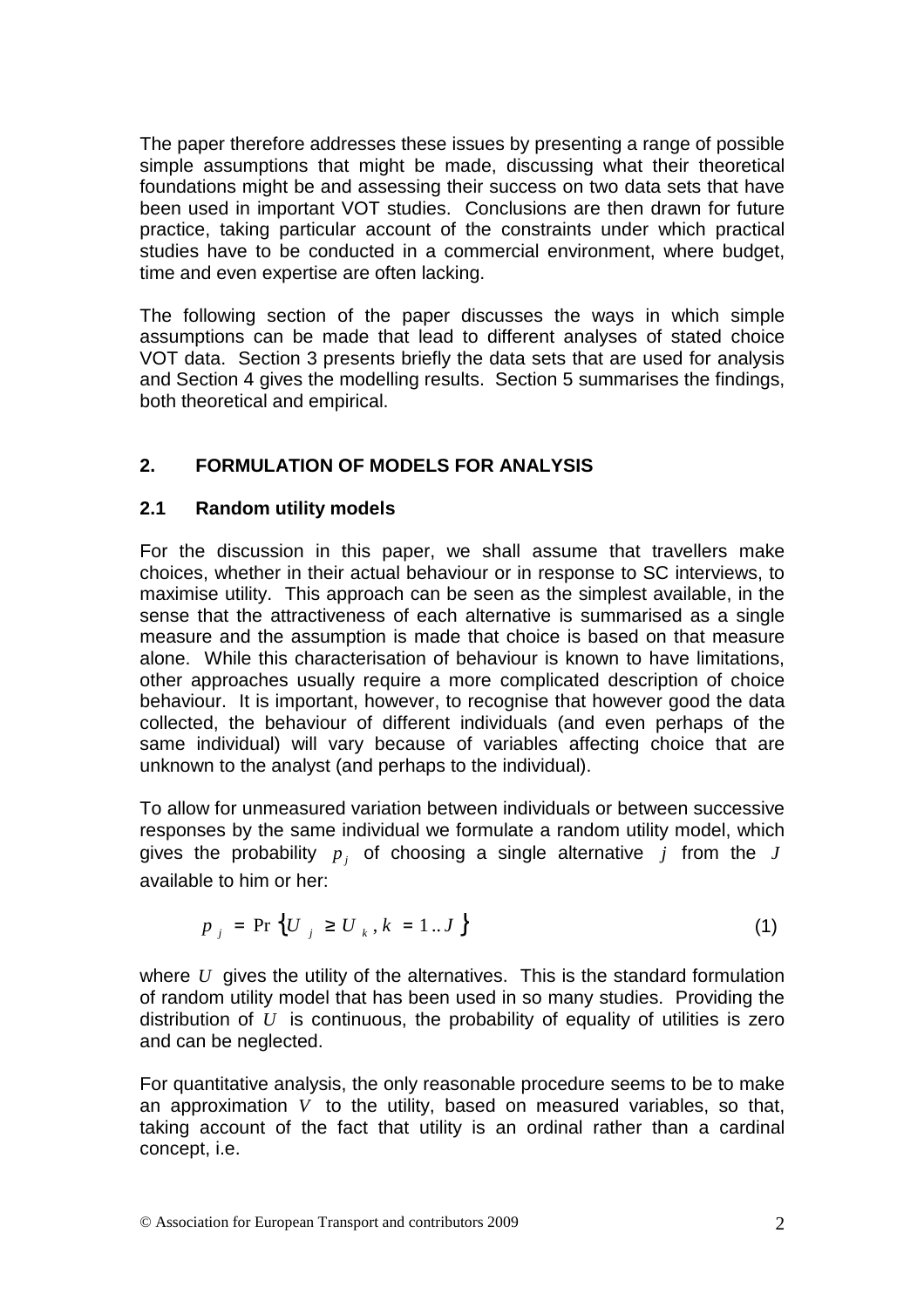$$
\{U_j \ge U_k\} \text{ can be approximated by } \{V_j \ge V_k\} \tag{2}
$$

Formulated in this way, it is clear that the scale of *V* is not defined in any absolute sense. Of course the analyst will want to maintain reasonable simplicity in the functional form, so that it is very common to specify *V* as a linear function of measured variables, but these functions have no special justification. What is important is that the direction of impact is correct for the components of V. For some components of *V* it is clear what the direction of impact will be, e.g. the impact of increased cost will always be negative. But as far as functional form is concerned, V need not be linear, as in principle any function *V* that preserves the direction of impact of these components will be satisfactory.

#### **2.2 Measured and random components**

The statement of the approximation (2) of the model of choice is incomplete, as it fails to deal with the exact nature of the approximation. To complete the model it is necessary to add an error term which will allow for failure of the analyst's approximation. It turns out there are several ways in which this can be done.

#### 2.2.1 Difference formulation

The most common approach to completing the model (2) is to represent the difference between the approximation and the true utility by a random number  $\varepsilon$ , giving the utilities by

$$
U_j = V_j + \varepsilon_j \tag{3}
$$

and thus the probabilities are given by

$$
p_j = \Pr\{\varepsilon_j - \varepsilon_k \ge V_k - V_j, k = 1...J\}
$$
 (4)

which, provided the distributions are known, can be calculated from the joint distributions of  $\varepsilon$ ; this calculation exercise may be onerous, depending on the form of the distribution.

This additive form is not, of course, a restriction on the model, as we are simply defining the error to be the difference between the true utility and the approximation. Other specifications could be used, though these would imply different and perhaps less convenient functional forms.

#### 2.2.2 Multiplicative formulation

An alternative formulation of the model, instead of (3), would be to use the multiplicative form

$$
U_j = V_j \mathcal{E}_j \tag{5}
$$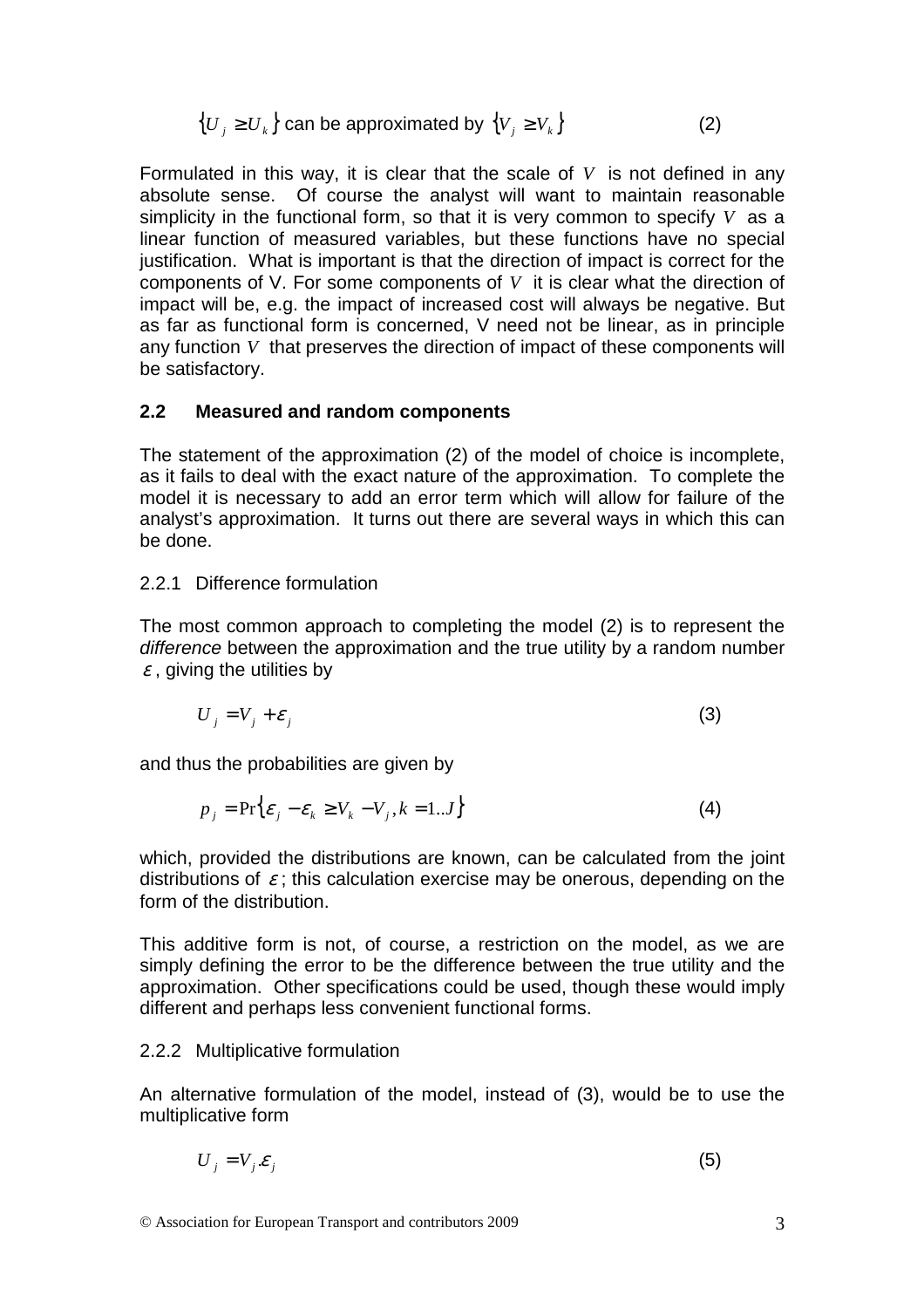This specification was probably first proposed by Harris and Tanner (1974) and has recently been studied by Fosgerau and Bierlaire (2009). Here  $\varepsilon$  is defined as the ratio of the true and approximate utilities. But as pointed out by Fosgerau and Bierlaire (providing the terms of (5) are positive) simply taking the log of equation  $(5)$  – and any positive monotonic transformation can always be applied to utility – we obtain

$$
U_j^* = \log V_j + \eta_j \tag{6}
$$

$$
p_j = \Pr\{\eta_k - \eta_j \ge \log V_k - \log V_j, k = 1..J\}
$$
 (7)

where  $U^*$  is the transformed utility and  $\eta = \log \varepsilon$ , thus obtaining the additive form again, at the expense of requiring the analyst's approximation to be formulated as a log.

What is shown by the possibility of formulating the model either additively or multiplicatively is therefore not so much that the model can be set up in different ways, as that the scales of  $V$  and  $\varepsilon$  are interdependent. While the analyst will wish to avoid excessive complication in the scale of *V* , because of the need to specify a distribution it is usually more important to keep a simple specification for  $\varepsilon$ . Thus Fosgerau and Bierlaire suggest using a formulation like (6) and (7), with  $\eta$  following the Gumbel distribution to obtain a logit model with the modification that *V* has the log form.

Again, this formulation is not a restriction of the model, as it simply defines the error to be the ratio of the true and approximated utilities.

#### 2.2.3 Generalised formulation

Forms generated by starting with multiplicative and additive models are just two of many specifications. A range of differing specifications can be obtained by suitable transformations of *V* , allowing the simple additive form and simple assumptions for the distribution of  $\varepsilon$  to be maintained. For example, we may apply a Box-Cox transformation to *V* :

$$
U_j = V_j^{(\alpha)} + \varepsilon_j \tag{8}
$$

where

$$
V^{(\alpha)} = \frac{V^{\alpha} - 1}{\alpha}, \quad when \quad \alpha \neq 0
$$
  

$$
V^{(\alpha)} = \log(V), \quad when \quad \alpha = 0
$$

as explained in the Appendix, allowing a range of transformations to be applied to *V* (it is shown in the Appendix that all of these transformations preserve the sign of the slope of *V* ). Among these transformations are the conventional additive (linear) model (1), which is obtained when  $\alpha = 1$ , and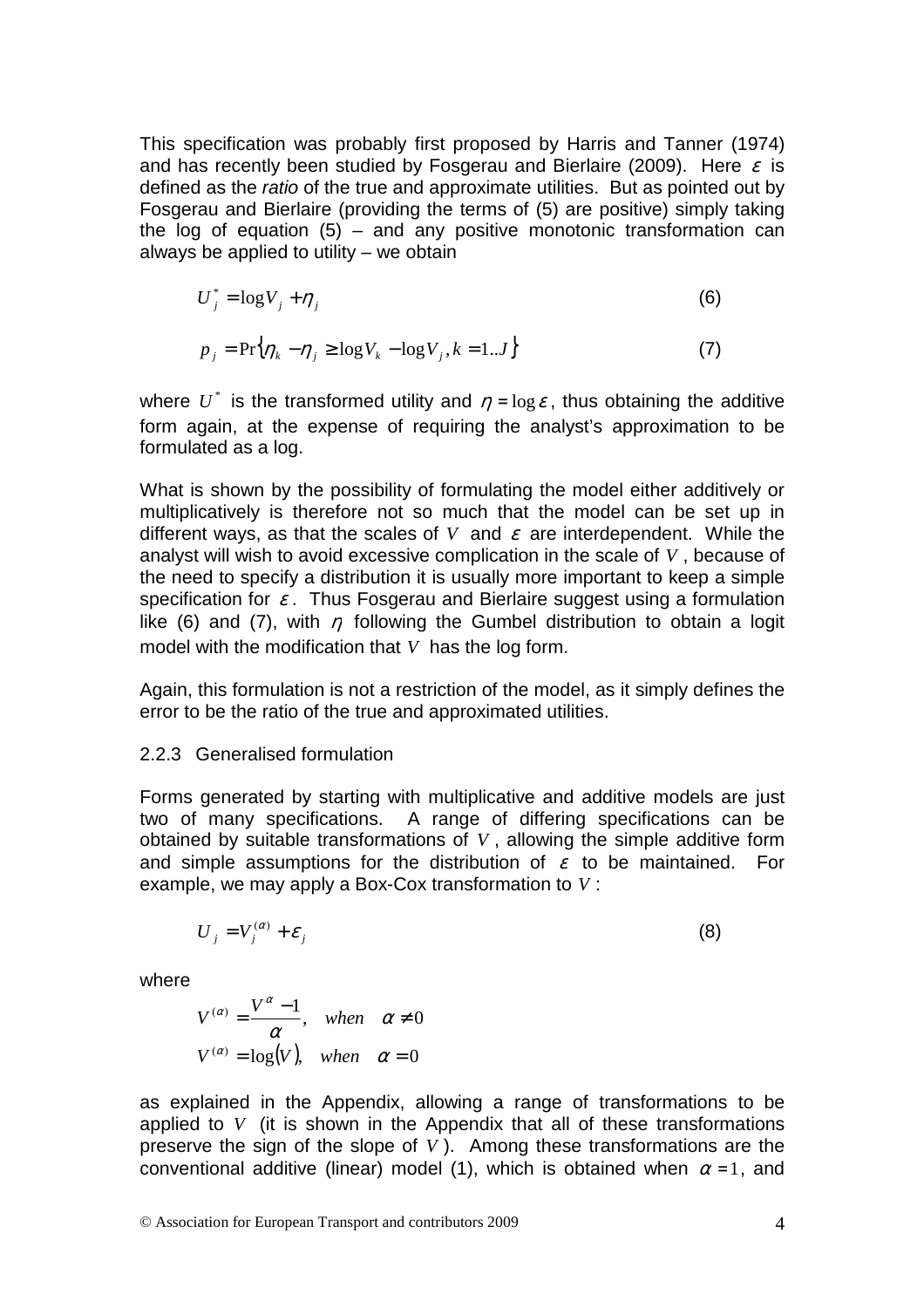the multiplicative (log) model (4), which is obtained when  $\alpha = 0$ . Clearly a range of models may be obtained by selecting differing values of  $\alpha$ , all of which can be paired with the simple Gumbel assumption for the distribution of  $\varepsilon$ . The issue is which of these are most suited to explaining the actual and stated travel choices we observe.

The transformations that are made in practice are to set

$$
U_j = V_j^{\alpha} + \varepsilon_j \text{ with } \alpha \neq 0, \quad \text{or} \quad U_j = \log V_j + \varepsilon_j \tag{9}
$$

The switch from the strict Box-Cox form to the power function was made for simplicity in implementation. For a given  $\alpha$  the difference between Box-Cox and power function is simply a linear transformation and therefore does not affect the modelling.

The Box-Cox formulation (8) or power/log function (9) is again a fully general model. That is, like the additive or multiplicative form the error is simply defined to be the difference between the true utility (for which we can only observe ordering) and a formulation of the measured utility. The issue of which of these formulations is most suitable can be determined by which of them gives the best explanation of the data when we use a simple form for the distribution of the error.

#### **2.3 Scaling of the utility function**

The use of power functions such as the Box-Cox transformation change the shape of the utility function. We may also think about changes to the scale of the model, which may be related to measured variables or random. The possibility of random variation has been studied by Train and Weeks (2005), who specified a random distribution of scales for this variance, citing an earlier unpublished note by Louviere. In the present paper, however, we focus on relating the scale of the model to measured aspects of the choice situation, rather than varying randomly.

The approach that is taken is to retain the Gumbel distribution for the random component of error but to seek relatively simple transformations to the scale of the non-random component that may give a better explanation of the behaviour we observe. Specifically, we investigate whether the standard deviation of the error term might be related to specific components of the utility, e.g. in this case cost or time. If this is the case, then the standard additive model (3) is incorrect, because of heteroskedasticity induced by different levels of cost. That is, we suppose that (3) is generalised to give

$$
var(\varepsilon_j) = kc_j^{2\alpha} + \frac{\pi^2}{6}
$$
 (10)

where *k* is a constant, with part of the error arising from uncertainty concerning the cost and the remainder arising because of general error in the choice process, represented by the Gumbel term with variance  $\pi^2/6$ . The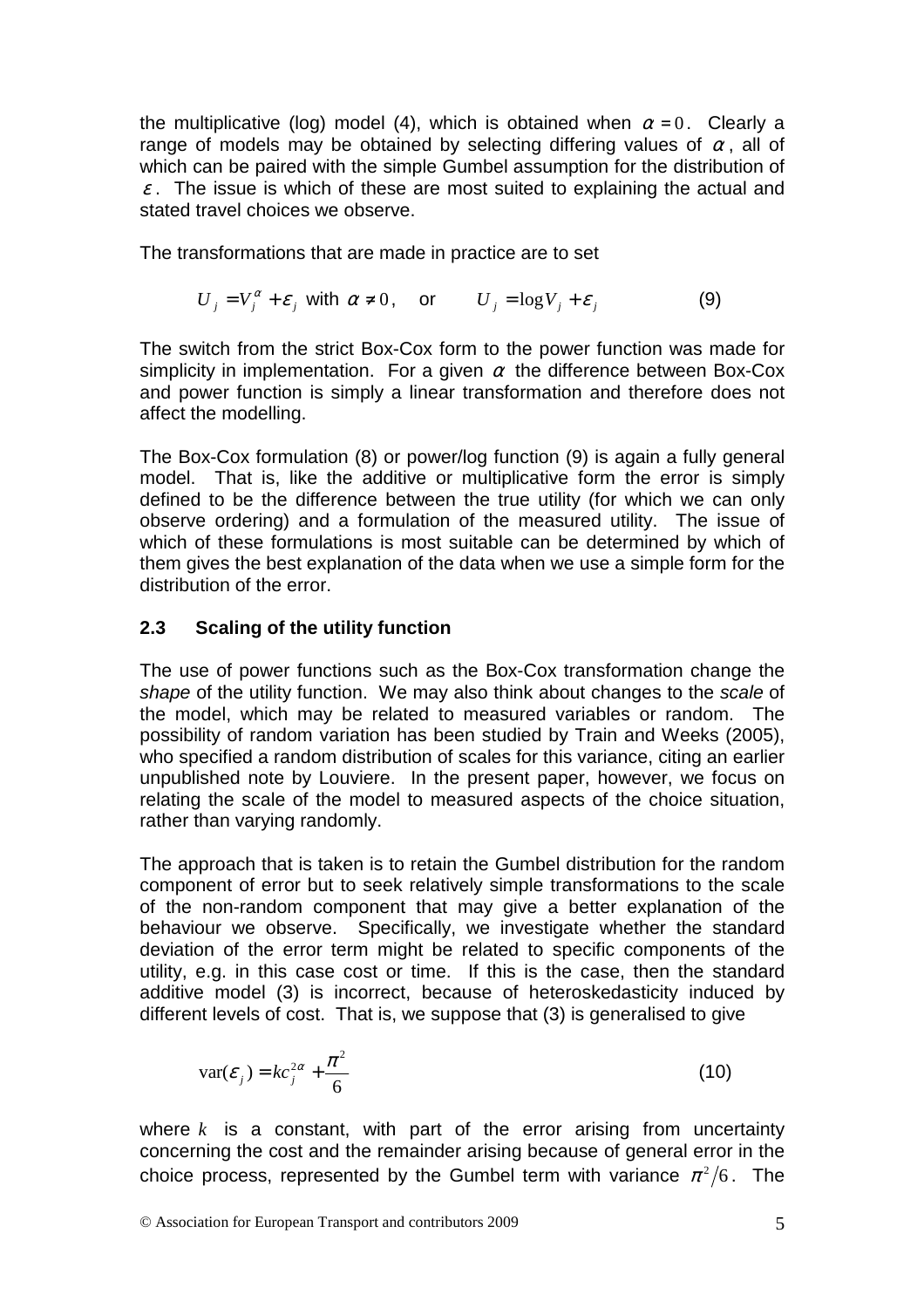heteroskedasticity can be corrected by scaling the measured part of the utility function by  $c_j^{-\alpha}$ , arriving at a homoskedastic utility with variance 6  $k + \frac{\pi^2}{\epsilon}$ .

$$
U_j = \frac{V_j}{c_j^{\alpha}} + \varepsilon_j, \qquad \text{var}(\varepsilon_j) = k + \frac{\pi^2}{6}
$$
 (11)

In a choice model, alternatives are compared with each other and variation in the value attached to (say) cost will apply to the cost of each of the alternatives. The scaling described above should then be calculated using the difference in cost between the alternatives. In a general choice context, this is not possible, but for binary choices it is quite straightforward.

The transformation (11) is made using cost but it is clearly possible to make analogous transformations using time or, indeed, another attribute.

The formulation of the error variance (10) resembles that of a mixed logit formulation with a random cost parameter. However, the formulation we propose differs from the mixed logit because

- we investigate values of  $\alpha$  both equal and unequal to 1, which would be the value required for mixed logit;
- the approach we propose does not require sampling, just a simple scaling of the utility function.

Of course, if sampling is used, then the mixed logit has the further advantage that various other effects can be introduced into the model. In particular, correlation between the responses for a single individual can be introduced, when we have panel data. In the tests described below comparisons are made of scaled models both with and without this correlation.

## **3. TESTING OF THE HYPOTHESES**

In the previous section we outlined two broad hypotheses that generalise restrictive assumptions made in previous work in analysing VOT data:

- a. that the combination of measured and random utility components is made additively or, less often, multiplicatively; this is generalised by using the power/log transformation (9) which includes the additive and multiplicative specifications as special cases;
- b. that the scale of the error term is constant or, less often, purely random; this is generalised by scaling the measured part of the utility function by powers of time and cost.

These hypotheses were investigated by making tests on two data sets which have been the subject of intensive previous study.

In this section we describe first the detailed specification of the models that will be used and specify the tests to be made, then go on to discuss the data sets used.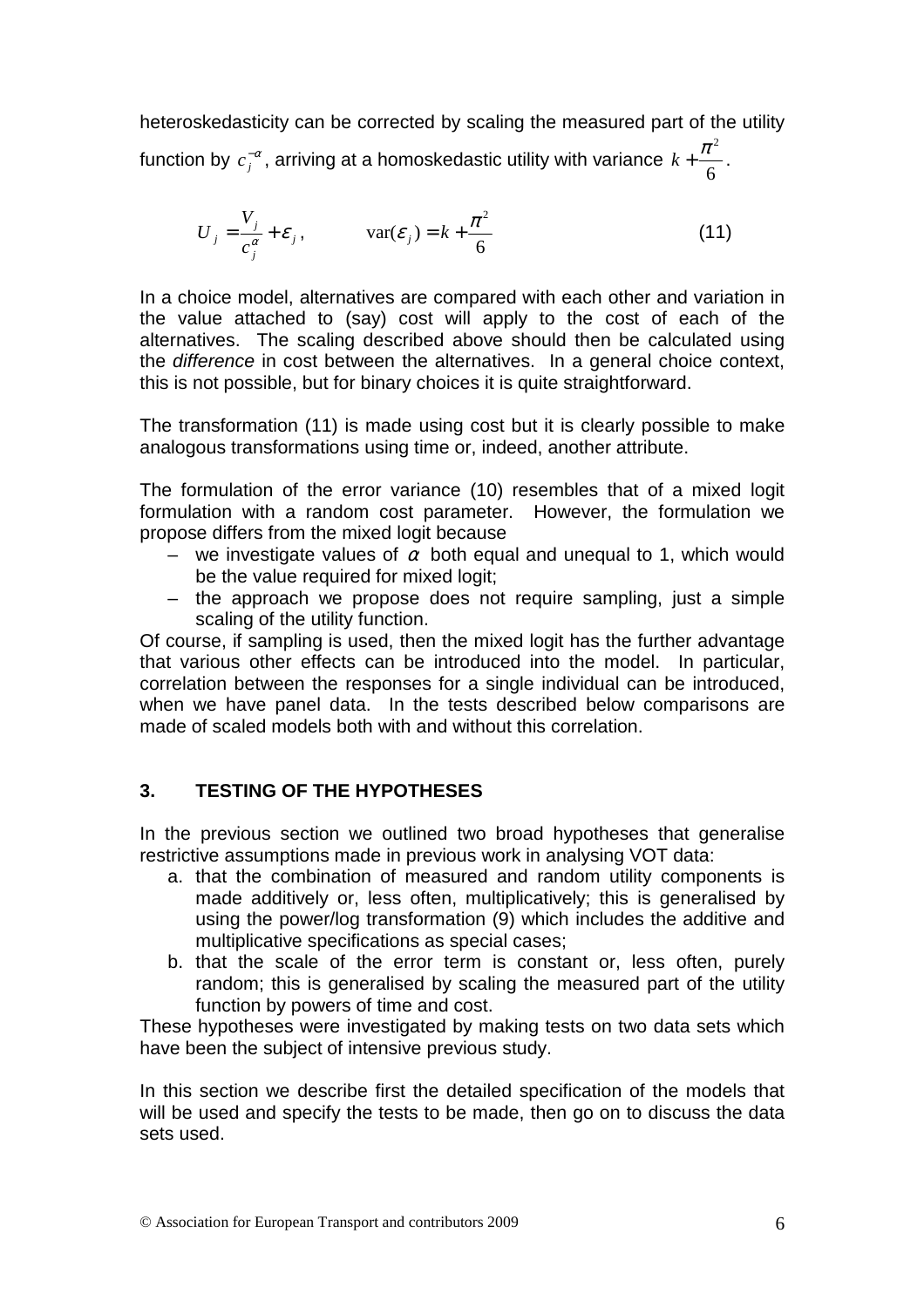## **3.1 Specification of the models**

When SC methods are used to make estimates of WTP, respondents are generally presented with two alternative 'scenarios' and asked to indicate which they prefer. These scenarios contain a cost variable and other variables for which we wish to know the value. For the simplest VOT studies, there is just a single time variable in addition to cost.

For analysis, the utility function for these simple studies would take a form like

$$
U_j = V_j + \varepsilon_j = \beta_c c_j + \beta_i t_j + \beta_a a_j + \varepsilon_j
$$
\n(12)

where  $\beta$  are coefficients to be estimated;

*c*,*t* are respectively the time and cost presented in the scenario; and *a* is an "as now" dummy variable, which takes the value 1 if the time and cost presented are both the same as those encountered by the respondent in his or her current journey.

The specification of the variable *a* is of course arbitrary, but such effects have consistently been found to be important in practice and in this example it also serves to show how further variables could be added to the model as required.

In this model, VOT may be calculated as the ratio of the marginal utilities of time and cost (both expected to be negative), i.e.  $\beta_{\scriptscriptstyle t}/\beta_{\scriptscriptstyle c}$  , while the value of the as-now attribute can be calculated as  $\beta_{\scriptscriptstyle a}/\beta_{\scriptscriptstyle c}$  .

## 3.1.1 Transformations of the utility function

For the transformations of the utility function described in 2.2.3 above, the tests to be made are of the form

$$
U_j = \gamma (c_j + v_i t_j + v_a a_j)^{\alpha} + \varepsilon_j \text{ or } U_j = \gamma \log (c_j + v_i t_j + v_a a_j) + \varepsilon_j
$$
 (13)

where  $\gamma$  gives an overall scale to the model ( $\gamma = \beta_c^\alpha$  in the exponentiated form); and

*c*  $\alpha$ <sub>c</sub>,  $V_a = \frac{\mu_a}{\sqrt{2\pi}}$  $v_t = \frac{\mu_t}{\beta_c}, v_a = \frac{\mu_a}{\beta_d}$  $\begin{array}{c} \beta_c \,, V_a = \beta_a \end{array}$  $v_t = \frac{\beta_t}{g}$ ,  $v_a = \frac{\beta_a}{g}$  give direct estimates of the values of the attributes.

This model is tested for values of  $\alpha$  equal to 0 (the log form), 0.25, 0.5, 1 (the basic linear form) and 1.5.

An iterative estimation procedure was used to deal with the novel formulation of the utility function. Because of this complication, it was not possible to investigate inter-personal variation in the coefficients.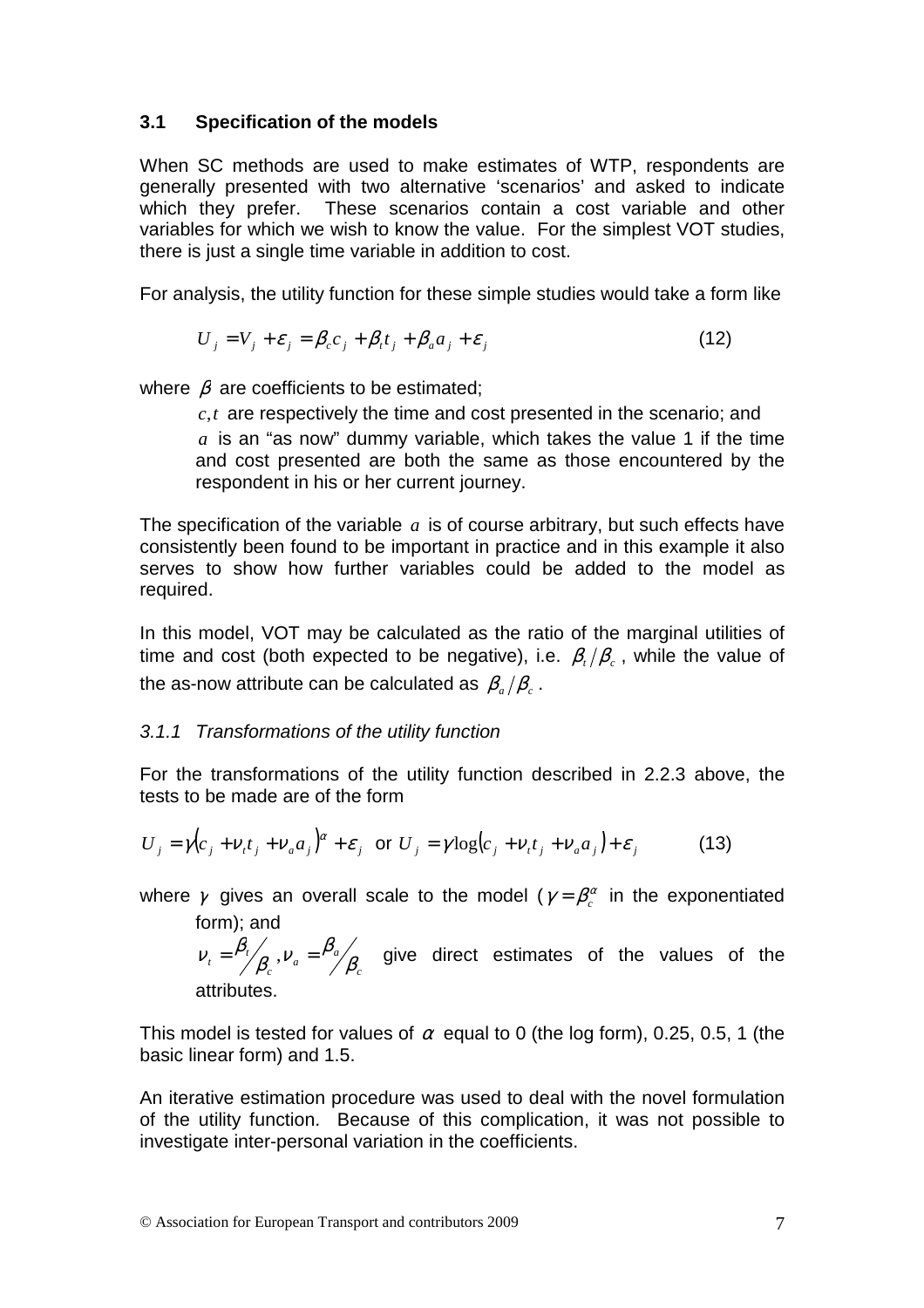#### 3.1.2 Scaling of the utility function

When respondents are presented with binary choices, it can simplify the analysis to work with utility differences.

$$
\Delta U = \Delta V + \eta = \beta_c \Delta c + \beta_t \Delta t + \beta_a \Delta a + \eta
$$
\n(14)

where the ∆ prefix indicates a difference between the alternatives (values for alternative 1 minus values for alternative 2) and  $\eta = (\varepsilon_1 - \varepsilon_2)$  is the random error in this formulation. The formulation as differences does not affect the calculation of VOT which is still expressed by the ratio of the  $\beta$  coefficients, as it was in the derivation from (12).

This formulation could not be used for the tests described in the previous section because it was required to transform the utility functions separately. However, in the case of scaling, as described in 2.3, it is possible to work with differences and indeed to apply the scaling based on differences in the utility components. It is also interesting to base the scaling for these tests on differences, while the scaling in the previous section is based on transformations relating to the absolute values of the measured utility.

The tests made are then based on models defining utility differences by

$$
\Delta U = \frac{\beta_c \Delta c + \beta_i \Delta t + \beta_a \Delta a}{\Delta c^{\alpha}} + \eta
$$
\n(15)

and

$$
\Delta U = \frac{\beta_c \Delta c + \beta_t \Delta t + \beta_a \Delta a}{\Delta t^{\alpha}} + \eta
$$
\n(16)

Tests were made of both these formulations for values of  $\alpha$  equal to 0, 0.5, 1 and 1.5. In this case the value 0 gives the basic linear form and then does not differ between the time-power and cost-power models.

#### 3.1.3 Scaling with random variation

In the models with scaling, (15) and (16), it is also possible to consider random variation in cost sensitivity. This leads to models of the form

$$
\Delta U = \frac{\beta_c \Delta c + \beta_t \Delta t + \beta_a \Delta a}{\Delta c^{\alpha}} + \frac{\gamma \xi \Delta c}{\Delta c^{\alpha}} + \eta
$$
\n(17)

and

$$
\Delta U = \frac{\beta_c \Delta c + \beta_t \Delta t + \beta_a \Delta a}{\Delta t^{\alpha}} + \frac{\gamma \xi \Delta c}{\Delta t^{\alpha}} + \eta
$$
\n(18)

where  $\xi$  is a random term distributed normally with mean 0 and variance 1. For panel data it varies between individuals but not over the choices of one respondent.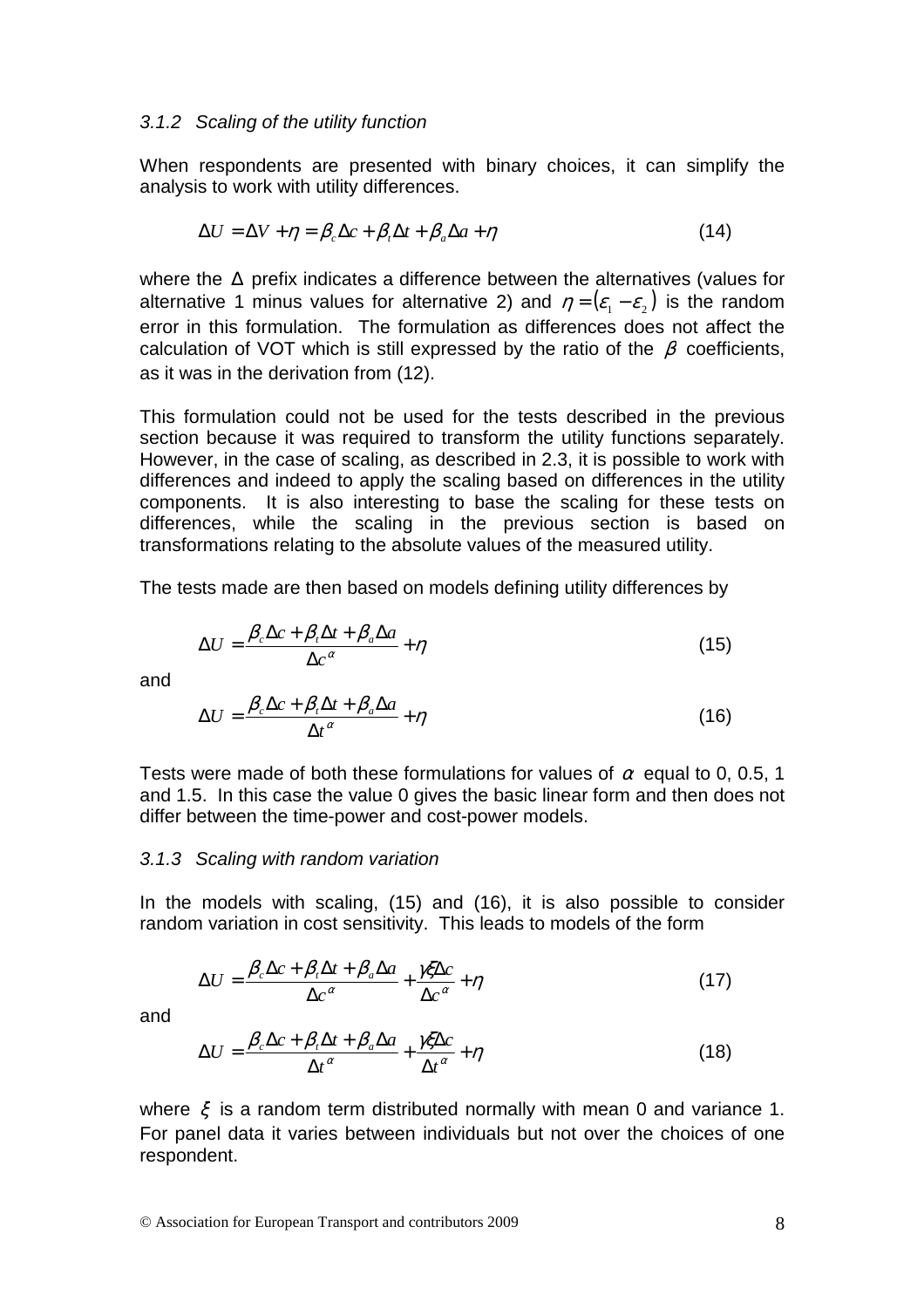In these models, we tested the same series of values of  $\alpha$  as in the simple scaled models.

In this case the VOT is  $\beta_c + \gamma \xi$  $V_t = \frac{\beta_t}{\beta_c + \beta_t}$ = *c t*  $t<sub>t</sub> = \frac{P_t}{Q_t}$ , which is a random number with a

distribution that depends on the distribution assumed for  $\xi$ . For models of this type, the use of a normal distribution of the random term would be considered unsuitable, both because the fact that part of the distribution of VOT will be negative, clearly inappropriate, and the fact that the proximity of some values of the denominator of the VOT formula will be arbitrarily close to zero will cause problems in defining the mean and variance of the VOT (Daly et al., 2009). However, for the present study the interest is not in making estimates of VOT but in investigating whether the scaling proposed can give better models and the normal distribution was therefore considered acceptable. A useful way to express the variation in the VOT in such a model is through its Coefficient of Variation, i.e.  $\,\gamma/\beta_{\scriptscriptstyle c}^{}$  .

## **3.2 The data used**

We used two similar data sets to make the tests described above. The first was designed, collected and analysed by Accent and Hague Consulting Group (1996) and subsequently reanalysed by Institute for Transport Studies (Mackie et al., 2003), on which latter analysis the UK national time values are based. The second was designed by RAND Europe (Burge et al., 2004) which was subsequently analysed by Fosgerau et al. (2006b) and is the data on which Danish national time values are based. These data sets have been subjected to intensive analysis both in the original studies for which they were collected and subsequently for academic purposes.

In each case several data sets were collected. However, for this work we focus on commuter travel and use the simplest data that was included in the studies. These use basically the same design, a set of eight Stated Choice responses for each individual, at each choice comparing two arbitrary combinations of time and cost. These are built up from the traveller's current iourney with a careful balance of gains and losses of time and cost.

The series of eight binary choices, with just two attributes presented to the respondent, represents a minimal Stated Choice experiment. However, the fact that this design has been used, apparently successfully, in several important studies means that it has the advantage of being the standard approach, from which departures would require justification. Further, in many cases governments are interested in comparing new results with previous findings and consistency of design is obviously helpful in that aim.

# **4. EMPIRICAL RESULTS**

As set out in the previous sections, three series of runs were made. These are reported in this section.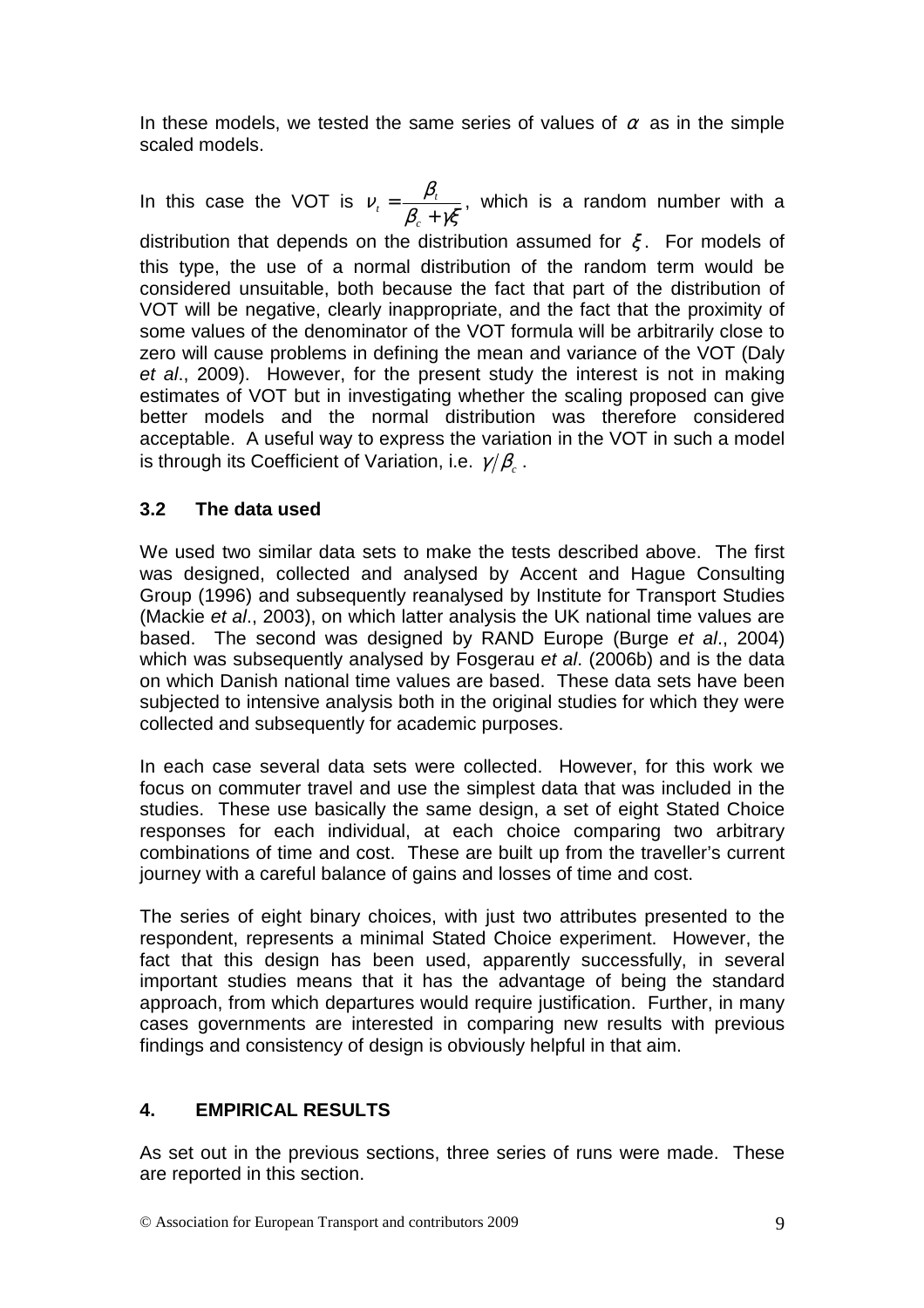#### **4.1 Transformations of the utility function**

Table 1 sets out the results of models based on transformations of the utility functions, first for the UK data, then for the Danish data.

| Table 1a: Powers of Utility Function, UK data |  |  |  |  |
|-----------------------------------------------|--|--|--|--|
|-----------------------------------------------|--|--|--|--|

|                                             | Final log- | VOT                |         |
|---------------------------------------------|------------|--------------------|---------|
| Model                                       | likelihood | p/min <sup>1</sup> | t-ratio |
| Log V                                       | $-2787.7$  | 3.67               | 51.7    |
| $V^{\alpha}$ , with $\alpha = 0.25$         | $-2781.0$  | 3.84               | 70.6    |
| $V^{\alpha}$ , with $\alpha = 0.5$          | $-2774.5$  | 3.98               | 34.7    |
| $V^{\alpha}$ , with $\alpha = 1$ (Standard) | $-2813.4$  | 4.64               | 18.7    |
| $V^{\alpha}$ , with $\alpha = 1.5$          | $-2923.9$  | 5.38               | 16.5    |

|                                            | Final log-                                   | VOT    |         |
|--------------------------------------------|----------------------------------------------|--------|---------|
| Model                                      | likelihood $\varnothing$ re/min <sup>2</sup> |        | t-ratio |
| Log V                                      | $-2390.4$                                    | 42.65  | 26.9    |
| $V^{\alpha}$ , with $\alpha = 0.25$        | $-2388.8$                                    | 54.23  | 49.2    |
| $V^{\alpha}$ , with $\alpha = 0.5$         | $-2390.2$                                    | 68.44  | 31.6    |
| $V^{\alpha}$ , with $\alpha$ =1 (Standard) | $-2409.1$                                    | 92.40  | 20.4    |
| $V^{\alpha}$ , with $\alpha = 1.5$         | $-2453.7$                                    | 113.72 | 11.6    |

Looking at the fit of the models to the data we see that for both data sets all the powers of  $\alpha$  less than 1 give better models than the standard  $\alpha = 1$ , but the higher power tested gave worse results. While the log function is considerably better than the linear function, intermediate values of  $\alpha$  are better still. For the UK data  $\alpha = 0.5$  is best, for the Danish data  $\alpha = 0.25$ (among the values tested).

It appears that the values of time estimated in these models decline with  $\alpha$ and more strongly in the Danish than in the UK data. However, the accuracy of estimation of VOT increases substantially for lower values of  $\alpha$ , except for the value zero.

The 'as-now' parameter was estimated for the UK data but could not be estimated on the Danish data as the necessary variable was not present in the data available to us. For the log version of the model ( $\alpha$ =0) it was not possible to make a valid estimation with the as-now variable included in the function of which the log was taken and it was therefore placed in the utility function 'outside' the log function; the reasons for this are not known.

 $\overline{a}$ 

<sup>1</sup> UK 1p is currently worth approximately  $\epsilon 0.011$ . However, the VOT data was collected in 1994; up to 2008 price inflation has been about 29% and real incomes have increased by about 50%. 2 DKK 0.01 (1 Øre) is currently worth about  $\epsilon$ 0.0013. The data was collected in 2004.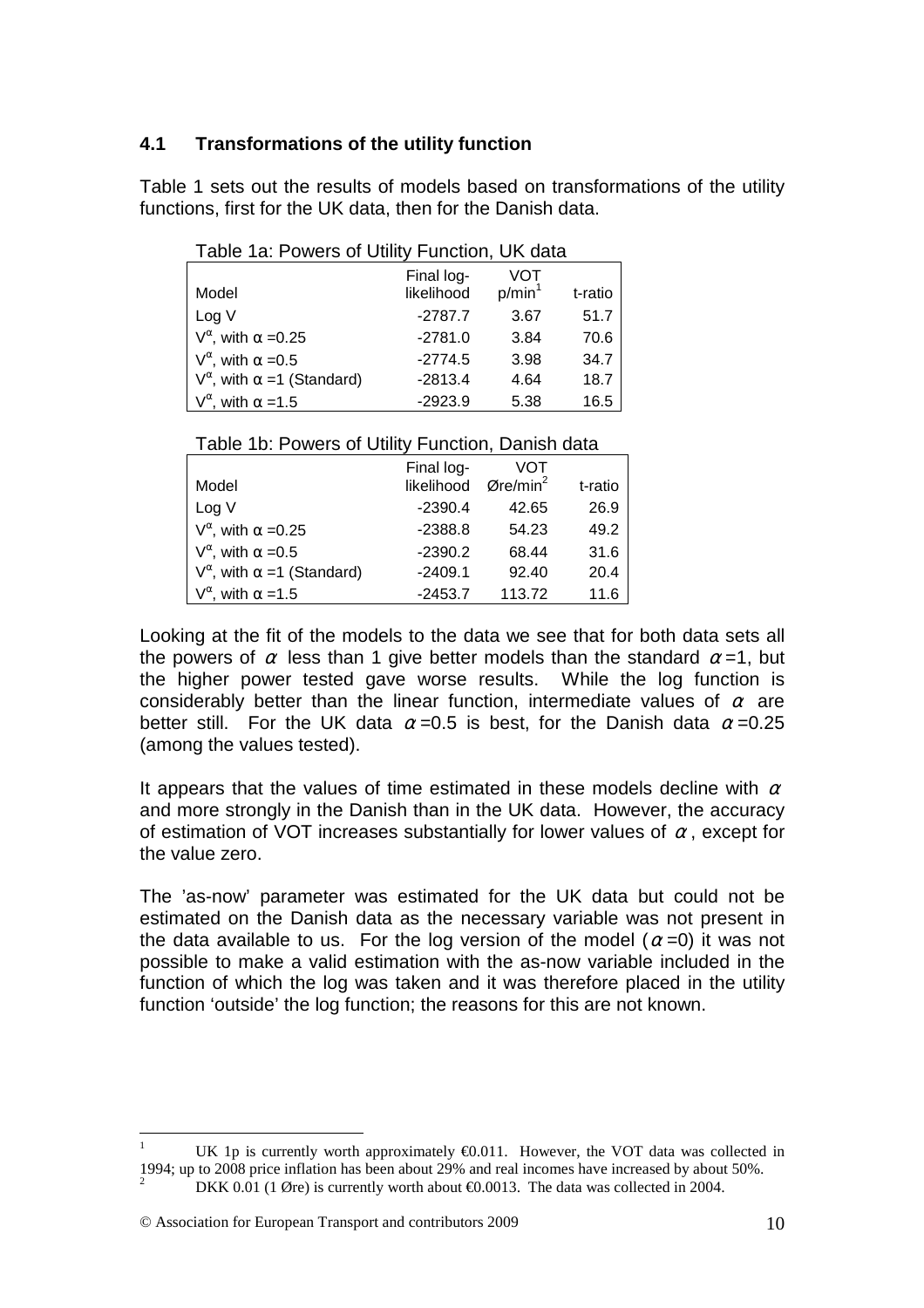# **4.2 Scaling the utility function by powers of components**

Table 2 gives the results for the scaling of utility by powers of utility components, first for the UK data, then for the Danish data.

| Table za: Scaled model, UK data             |            |       |         |  |  |  |
|---------------------------------------------|------------|-------|---------|--|--|--|
|                                             | Final log- | VOT   |         |  |  |  |
| Title                                       | likelihood | p/min | t-ratio |  |  |  |
| Linear standard                             | $-2756.1$  | 4.67  | 12.5    |  |  |  |
| Scale by $c^{\alpha}$ , with $\alpha = 0.5$ | $-2744.3$  | 2.88  | 14.9    |  |  |  |
| Scale by $c^{\alpha}$ , with $\alpha = 1$   | $-2805.5$  | 2.15  | 19.0    |  |  |  |
| Scale by $c^{\alpha}$ , with $\alpha = 1.5$ | $-2854.5$  | 1.74  | 21.3    |  |  |  |
| Scale by $t^{\alpha}$ , with $\alpha = 0.5$ | $-2733.5$  | 4.46  | 11.2    |  |  |  |
| Scale by $t^{\alpha}$ , with $\alpha = 1$   | $-2744.9$  | 4.17  | 9.5     |  |  |  |
| Scale by $t^{\alpha}$ , with $\alpha = 1.5$ | $-2778.6$  | 3.71  | 7.7     |  |  |  |

# Table 2a: Scaled model, UK data

#### Table 2b: Scaled model, Danish data

|                                             | Final log- | VOT     |         |
|---------------------------------------------|------------|---------|---------|
| Title                                       | likelihood | Øre/min | t-ratio |
| Linear standard                             | $-1840.3$  | 101.7   | 10.8    |
| Scale by $c^{\alpha}$ , with $\alpha = 0.5$ | $-1795.3$  | 63.47   | 14.0    |
| Scale by $c^{\alpha}$ , with $\alpha = 1$   | $-1817.1$  | 34.40   | 13.5    |
| Scale by $c^{\alpha}$ , with $\alpha = 1.5$ | $-1857.0$  | 24.45   | 10.5    |
| Scale by $t^{\alpha}$ , with $\alpha = 0.5$ | $-1812.8$  | 84.78   | 11.6    |
| Scale by $t^{\alpha}$ , with $\alpha = 1$   | $-1793.5$  | 67.25   | 11.2    |
| Scale by $t^{\alpha}$ , with $\alpha = 1.5$ | $-1784.4$  | 55.20   | 10.8    |

Comparing the results for the UK data, we see that the fit is improved by a small amount of scaling by cost, but larger amounts of scaling bring a deterioration. Scaling by time is more beneficial, but again larger scale factors are less successful In both cases  $\alpha$  =0.5 is the best parameter of those tested. For the Danish data, there is a larger benefit from scaling, so that, even though the fit deteriorates for larger cost scale factors, it increases with larger time scales and in either case is generally better than with the linear model. These results are not completely comparable with those of the previous series, because a small number of observations had to be dropped because the time or cost differences by which we were scaling were in fact zero.

In both cases the VOT declines substantially with increasing scaling, while the accuracy of estimation is improved by moderate cost-scaling in the UK model but not much changed in the Danish data.

In both data sets time scaling gives a greater improvement in fit than cost scaling.

## **4.3 Scaling with random component added**

Table 3 gives the results for the scaling of utility by powers of utility components, with an added variation in the sensitivity to cost, first for the UK data, then for the Danish data.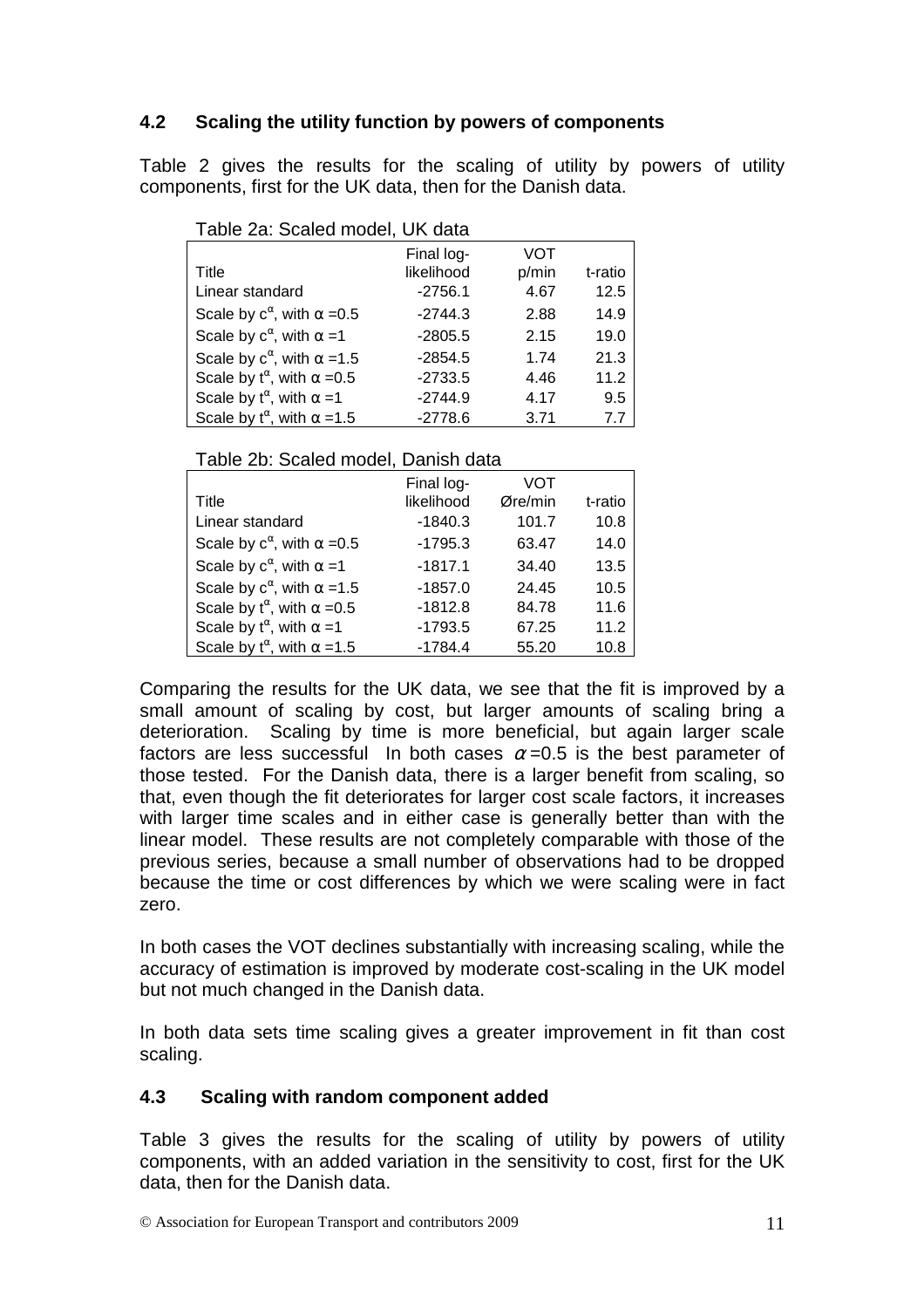The additional random component, as explained in Section 3.1.3, allows random inter-personal variation in the value of time. The models were estimated using the 'implosion' procedure (Daly et al., 2008). In these models, the approximate matrix of second derivatives (BHHH) matrix was used, whereas in the preceding series it was possible to use the true matrix of second derivatives of the likelihood function.

|                                             |            | mode  | t-ratio |              | t-ratio |
|---------------------------------------------|------------|-------|---------|--------------|---------|
|                                             | Final log- | VOT   | of VOT  | $C.$ of $V.$ | of s.d. |
| Title                                       | likelihood | p/min | mean    | of VOT       | of VOT  |
| Linear standard                             | $-2468.0$  | 3.333 | 20.2    | 0.846        | 17.4    |
| Scale to $c^{\alpha}$ , with $\alpha = 0.5$ | $-2504.4$  | 2.326 | 20.5    | 1.004        | 18.3    |
| Scale to $c^{\alpha}$ , with $\alpha = 1$   | $-2544.7$  | 2.075 | 24.3    | 1.018        | 20.1    |
| Scale to $c^{\alpha}$ , with $\alpha$ =1.5  | $-2599.0$  | 1.880 | 28.9    | 0.963        | 21.6    |
| Scale to $t^{\alpha}$ , with $\alpha = 0.5$ | $-2455.4$  | 3.543 | 19.3    | 0.836        | 17.8    |
| Scale to $t^{\alpha}$ , with $\alpha = 1$   | $-2477.3$  | 3.596 | 18.6    | 0.840        | 18.1    |
| Scale to $t^{\alpha}$ , with $\alpha = 1.5$ | $-2525.2$  | 3.424 | 17.4    | 0.859        | 18.1    |

Table 3a: Scaled model with random VOT, UK data

| Table 3b: Scaled model with random VOT, Danish data |  |  |  |  |  |
|-----------------------------------------------------|--|--|--|--|--|
|-----------------------------------------------------|--|--|--|--|--|

|                                             |            | mode    | t-ratio |              | t-ratio |
|---------------------------------------------|------------|---------|---------|--------------|---------|
|                                             | Final log- | VOT     | of VOT  | $C.$ of $V.$ | of s.d. |
| Title                                       | likelihood | Øre/min | mean    | of VOT       | of VOT  |
| Linear standard                             | $-1699.3$  | 58.04   | 22.7    | 0.883        | 14.4    |
| Scale to $c^{\alpha}$ , with $\alpha = 0.5$ | $-1643.9$  | 46.17   | 19.1    | 1.027        | 16.1    |
| Scale to $c^{\alpha}$ , with $\alpha = 1$   | $-1667.7$  | 35.14   | 18.4    | 1.352        | 16.3    |
| Scale to $c^{\alpha}$ , with $\alpha = 1.5$ | $-1759.2$  | 31.33   | 17.1    | 1.655        | 15.3    |
| Scale to $t^{\alpha}$ , with $\alpha = 0.5$ | $-1656.9$  | 58.16   | 19.6    | 0.866        | 15.0    |
| Scale to $t^{\alpha}$ , with $\alpha = 1$   | $-1646.8$  | 55.08   | 18.5    | 0.893        | 15.4    |
| Scale to $t^{\alpha}$ , with $\alpha = 1.5$ | $-1657.2$  | 49.76   | 17.0    | 0.946        | 15.4    |

The results for the UK models show no benefit from cost scaling, but for time scaling we see a small benefit. The Danish results largely repeat those of the previous section.

The mode of the VOT distribution decreases with increasing cost scaling. For time scaling, the changes are smaller and less clearly marked. The estimation accuracy as measured by the Coefficient of Variation does not vary widely. The VOT values in these models are not intended to indicate the distribution of values in the population, as the distributions implied by these models are quite unreasonable (Daly et al., 2009). However, the results suggest strongly that random variation in VOT and the scaling of the model by powers of cost and time are independent effects.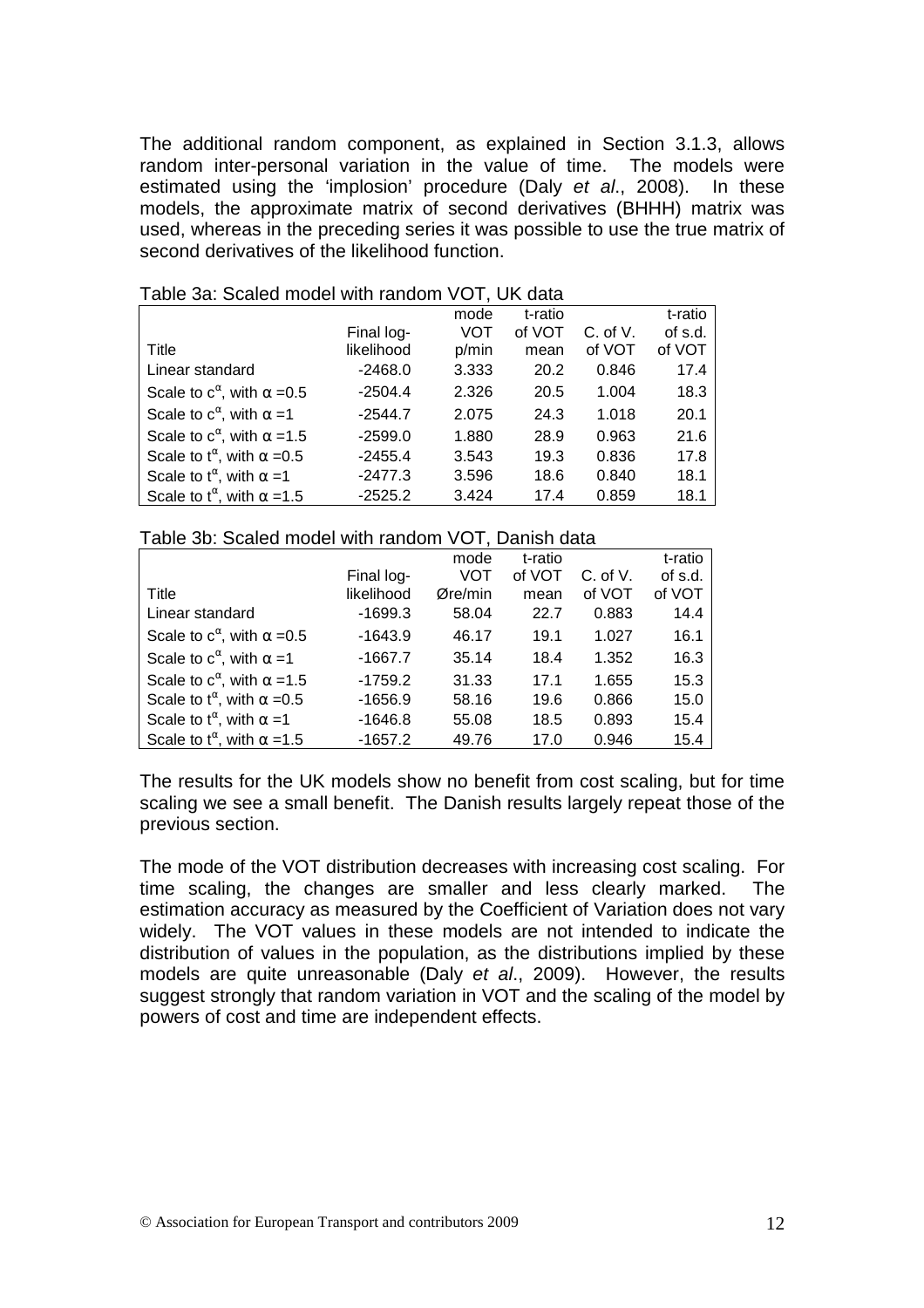# **5. DISCUSSION, CONCLUSIONS AND RECOMMENDATIONS**

## **5.1 Discussion of results**

The first series of runs, effectively investigating 'cost damping', shows that both data sets support the use of a 'sub-linear' power function (i.e. with  $\alpha$  < 1) to transform the utility function. While the logarithmic form, corresponding to the multiplicative model (5) is considerably better than the conventional additive form (3), it is clear that intermediate values of  $\alpha$  perform better still. If  $\alpha$  were a freely-estimated parameter, the improvement in log-likelihood relative to either linear or logarithmic form, for both data sets, is statistically significant (though not at a high level for the Danish data relative to the log form).

The improvements in likelihood obtained from the first series of runs are similar in magnitude to those obtained in the second series for the UK data, with time scaling performing better than cost scaling. It might be thought, therefore, that these could reflect the same effect, since the second series runs also implement a form of cost damping. However, this is unlikely to be true since the first series operate on the entire utility function, while the second series operate on the cost and time differences between the two alternatives presented. In the Danish data similar results are obtained, though in that case the improvement with time scaling continues for higher values of  $\alpha$ . Again the improvement in log likelihood in each case is sufficient to justify a freely estimated parameter.

The third series of runs are not greatly different from the second series. though in this case no improvement at all is obtained from the Danish timescaling runs.

It appears that the shape and scaling of the utility function can be amended with an improvement to the fit to the data. Since these models are no more or less arbitrary in principle than the ones generally in use, such changes should be considered for practical use. Because shape and scaling the transformations operate in different ways it may be possible to benefit from both of them for a single data set, though it has not been possible to test both transformations at the same time in the current study. Each of the transformations appears to give similar benefit.

The addition of a random component does not have a clear impact on the benefits of shape and scale transformations, increasing the likelihood gain for the Danish data but reducing it for the UK data. This suggests that the main benefit of the random component is the modelling of correlation of values of time, rather than allowing the error to increase with increased cost differences, since this is also modelled by the cost scaling.

## **5.2 Conclusions and Recommendations**

If the utility theory basis is adopted for discrete choice modelling, there is no particular theoretical reason to adopt the additive, multiplicative or an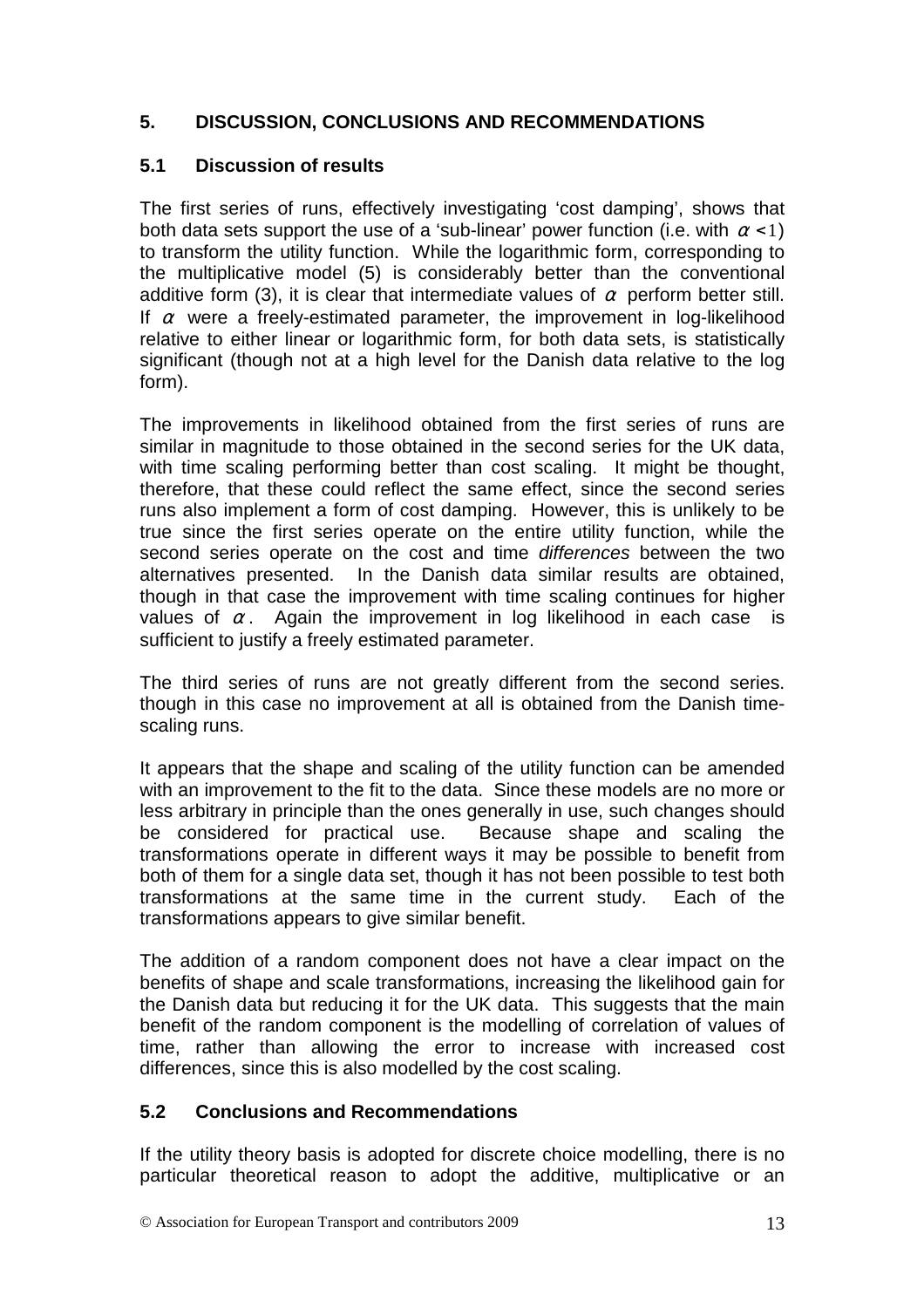alternative transformation of the utility function. The suggestion from this work is that an intermediate transformation between logarithmic (multiplicative) and linear (additive) transformation may be beneficial to the fit to the data.

Similarly, there is no theoretical reason to maintain a constant scale. The beneficial effects of the transformations are of similar magnitude to the shape transformations and do not appear to be eliminated by the inclusion of a random cost coefficient.

Neither of these changes to the model has a very large positive or negative impact on the magnitude or accuracy of the value-of-time estimates, or of the estimated variation of value of time in the population.

We conclude that the transformations  $-$  both shape and scale  $-$  offer the potential to obtain better fit to data. While they do not greatly improve the estimation accuracy, which was one of the possible benefits, they certainly do not reduce accuracy or the reasonableness of the estimates.

We recommend that these or similar transformations be tried on other data.

#### **References**

Accent Marketing and Research and Hague Consulting Group (1996). The Value of Time on UK Roads, The Hague.

Burge, P., Rohr, C., Bates, J. and Vuk, G. (2004) Review of international experience in VOT study design, presented to European Transport Conference, Strasbourg, France.

Daly, A. (2008) The relationship of cost sensitivity and trip length, presented to European Transport Conference, Noordwijkerhout, Netherlands.

Daly, A. and Carrasco, J. (2006) The influence of trip length on marginal time and money values, presented to Conference of International Association for Travel Behaviour Research, Kyoto.

Daly, A., Choudhury, C., Burg, P. and Sivakumar, A. (2008) Dealing with repeated choices in stated preference data, presented to European Transport Conference, Noordwijkerhout, Netherlands.

Daly, A., Hess, S. and Train, K. (2009) Computing willingness to pay from random coefficients models, presented to European Transport Conference, Noordwijkerhout.

Fosgerau, M. and Bierlaire, M. (2009) Discrete choice models with multiplicative error terms, Transportation Research Part B, **43**, pp 494-505.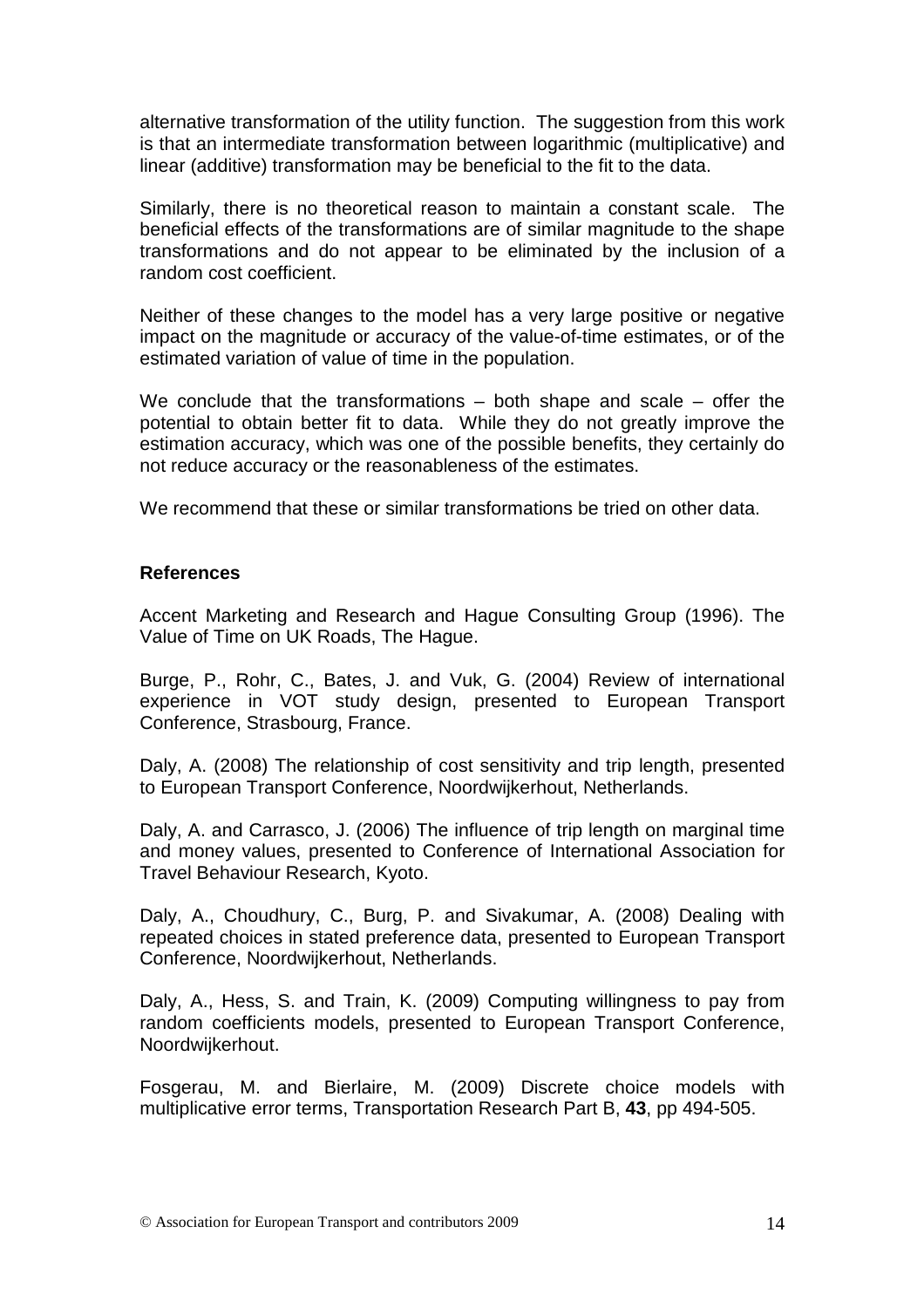Fosgerau, M., Hjorth, K., and Vincent Lyk-Jensen, S. (2006a) An integrated approach to the estimation of the value of travel time, presented to European Transport Conference, Noordwijkerhout, Netherlands.

Fosgerau, M., K. Hjort, S. Vincent Lyk-Jensen (2006b) The Danish Value of Time Study, final report; DTF Report.

Gaudry, M. (2008) Non linear logit modelling developments and high speed rail profitability, Agora Jules Dupuit, Publication AJD-127.

Harris, A.J. and Tanner, J.C. (1974) Transport demand models based on personal characteristics, Transport and Road Research Laboratory Supplementary Report SR65UC, Crowthorne, UK.

Hess, S., Rose, J. and Polak, J. (2009?) Non-trading, lexicographic and inconsistent behaviour in stated choice data, accepted for publication, Transportation Research Part D.

Mackie, P., Wardman, M., Fowkes, A., Whelan, G., Nellthorp, J. and Bates, J. (2003) Values of Travel Time Savings in the UK, report to Department for Transport.

The MVA Consultancy, ITS, University of Leeds and TSU, University of Oxford (1987), The Value of Travel Time Savings, Policy Journals, Newbury, UK.

Train, K. and Weeks, M. (2004) Discrete Choice Models in Preference Space and Willingness-to Pay Space, Cambridge Working Papers in Economics 0443, Faculty of Economics, University of Cambridge.